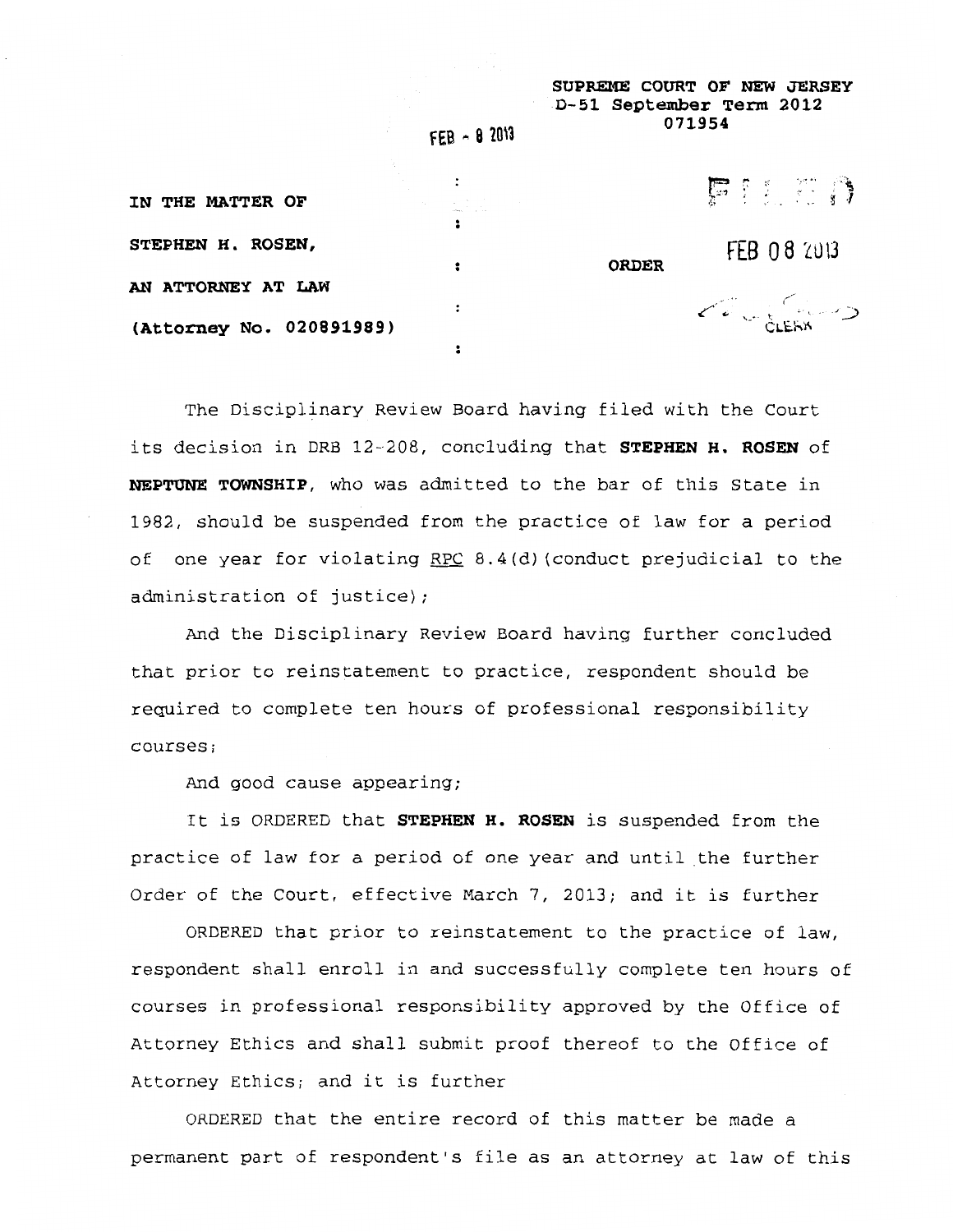State; and it is further

ORDERED that respondent comply with Rule 1:20-20 dealing with suspended attorneys; and it is further

ORDERED that pursuant to Rule 1:20-20(c), respondent's failure to comply with the Affidavit of Compliance requirement of Rule 1:20-20(b)(15) may (1) preclude the Disciplinary Review Board from considering respondent's petition for reinstatement for a period of up to six months from the date respondent files proof of compliance; (2) be found to constitute a violation of RPC 8.1(b) and RPC 8.4(c); and (3) provide a basis for an action for contempt pursuant to Rule 1:10-2; and it is further

ORDERED that respondent reimburse the Disciplinary Oversight Committee for appropriate administrative costs and actual expenses incurred in the prosecution of this matter, as provided in Rule 1:20-17.

WITNESS, the Honorable Stuart Rabner, Chief Justice, at Trenton, this 7th day of February, 2013.

CLERK OF THE SUPREME COURT

thy ofä**ce.** الركاف وعين و ./' 13.